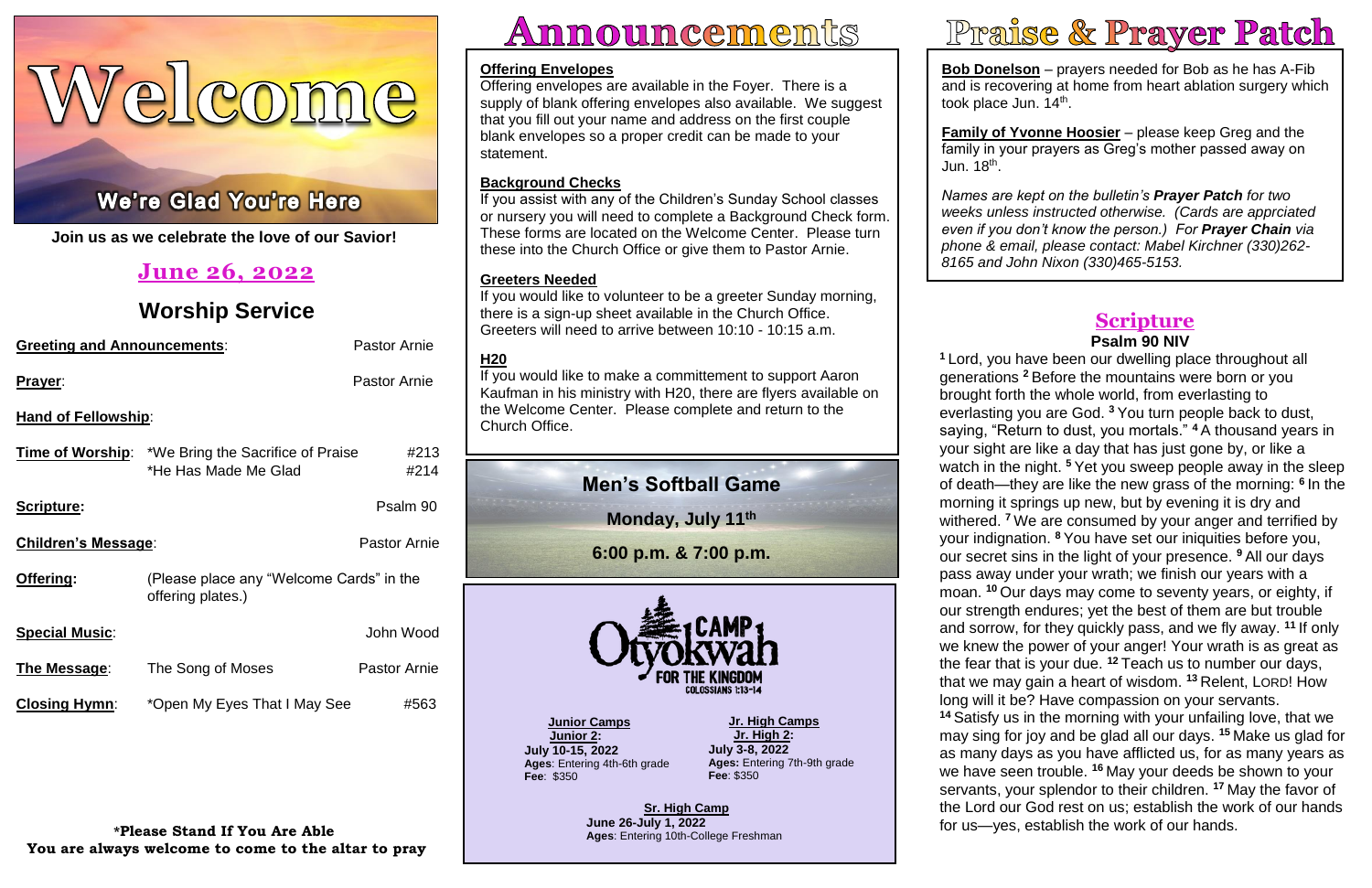### **Sermon Notes**

|      |                                                   |         |                                |                | I. God is ____________________.                       |         |                                                                                                  |        |        |                  |             |             |         |                                                          |
|------|---------------------------------------------------|---------|--------------------------------|----------------|-------------------------------------------------------|---------|--------------------------------------------------------------------------------------------------|--------|--------|------------------|-------------|-------------|---------|----------------------------------------------------------|
|      | A. He is our ____________________________. (v. 1) |         |                                |                |                                                       |         |                                                                                                  |        |        |                  |             |             |         |                                                          |
|      |                                                   |         |                                |                | B. He is our __________________________. (v. 2a)      |         |                                                                                                  |        |        |                  |             |             |         |                                                          |
|      |                                                   |         |                                |                | C. He is _______________________________. (v. 2b)     |         |                                                                                                  |        |        |                  |             |             |         |                                                          |
|      |                                                   |         |                                |                | I. We are ____________________.                       |         |                                                                                                  |        |        |                  |             |             |         |                                                          |
|      |                                                   |         |                                |                | A. We are ________________________________. (vs. 3-6) |         |                                                                                                  |        |        |                  |             |             |         |                                                          |
|      |                                                   |         |                                |                |                                                       |         |                                                                                                  |        |        |                  |             |             |         |                                                          |
|      |                                                   |         |                                |                |                                                       |         | B. We are __________________________. (vs. 7-8)<br>C. We are _______________________. (vs. 9-10) |        |        |                  |             |             |         |                                                          |
|      |                                                   |         |                                |                | D. We need ____________________. (vs. 11-12)          |         |                                                                                                  |        |        |                  |             |             |         |                                                          |
|      |                                                   |         |                                |                | II. So pray Big ____________                          |         |                                                                                                  |        |        |                  |             |             |         |                                                          |
|      |                                                   |         |                                |                |                                                       |         |                                                                                                  |        |        |                  |             |             |         |                                                          |
|      |                                                   |         |                                |                | A. Big prayer #1 "Turn and have ____________________  |         |                                                                                                  |        |        |                  |             |             |         | on                                                       |
|      |                                                   | me."    |                                |                |                                                       |         |                                                                                                  |        |        |                  |             |             |         |                                                          |
|      |                                                   |         |                                |                |                                                       |         |                                                                                                  |        |        |                  |             |             |         | B. Big prayer #2 is for God's love and _________ to come |
|      |                                                   |         | to them.                       |                |                                                       |         |                                                                                                  |        |        |                  |             |             |         |                                                          |
|      |                                                   |         |                                |                | C. Big prayer #3 isTo make up for the pain of         |         |                                                                                                  |        |        |                  |             |             |         |                                                          |
|      |                                                   |         |                                |                |                                                       |         |                                                                                                  |        |        |                  |             |             |         |                                                          |
|      |                                                   |         |                                |                | D. Big prayer #4 - To let us see how You're at        |         |                                                                                                  |        |        |                  |             |             |         |                                                          |
|      |                                                   |         |                                |                | $\overline{\phantom{a}}$ (v. 16)                      |         |                                                                                                  |        |        |                  |             |             |         |                                                          |
|      |                                                   |         |                                |                | E. Big Prayer #5 To make something ________           |         |                                                                                                  |        |        |                  |             |             |         |                                                          |
|      |                                                   |         |                                |                | from my life. $(v. 17)$                               |         |                                                                                                  |        |        |                  |             |             |         |                                                          |
|      | Е                                                 |         |                                |                | в                                                     |         |                                                                                                  | L I S  |        | H G              | H           | D           | $\circ$ |                                                          |
|      |                                                   | Е       | A                              | R              |                                                       |         |                                                                                                  | THTUR  |        | N <sub>S</sub>   |             | C           | R       | в                                                        |
|      | Е                                                 | R       | F                              |                | O R                                                   | T       | H                                                                                                |        | N S    | U                |             | $U$ K       | Р       | N                                                        |
|      | R                                                 |         | N                              | в              | м                                                     | $\circ$ | R                                                                                                |        |        |                  |             | N I N G W A |         | L                                                        |
|      | L                                                 | A       | н                              | Ε              | в                                                     | R       | $\circ$                                                                                          | U      | G      | н                |             | $T$ O       | s       | o                                                        |
|      | А                                                 | и       | G                              | Е              | R                                                     | м       | U                                                                                                | D      | Y      | Ε                | А           | R           | s       | R                                                        |
|      | s                                                 | т       | w                              | N              | в                                                     | $\circ$ | G                                                                                                | w      | Y      | s                | G           | Ł           | А       | D                                                        |
|      | т                                                 | s       | L                              | v              | R                                                     | U       | н                                                                                                | Е      | н      | A                | И           | D           | s       | κ                                                        |
|      | 1                                                 | т       | в                              | $\circ$        | R                                                     | N       | $\circ$                                                                                          | ı      | т      | Y                | м           | А           | N       | Y                                                        |
|      | N                                                 | ı.      | D                              | v              | w                                                     | т       | u                                                                                                | ŧ      | R      | ٠                | o           | Y           | с       | N                                                        |
|      | G<br>Y                                            | Е<br>и  | N<br>w                         | Е<br>в         | R<br>А                                                | А<br>٠  | т<br>w                                                                                           | ٠<br>N | О<br>U | N<br>G           | s<br>Е      | L<br>ı      | A<br>в  | v<br>м                                                   |
|      | Е                                                 | D       | U                              | s              | т                                                     | N       | Y                                                                                                | G      | в      | L                | ၭ           | ĸ           | А       | G                                                        |
|      | w                                                 | $\circ$ | R                              | κ              | н                                                     | s       | ٠                                                                                                | P      | L.     | А                | c           | Ε           | c       | G                                                        |
|      | А                                                 | w       | А                              | Y              | Р                                                     | R       | А                                                                                                | Y      | Ε      | R                | E           | R           | κ       | Ε                                                        |
|      |                                                   |         |                                | ANGER          |                                                       |         |                                                                                                  | AWAY   |        |                  | <b>BACK</b> |             |         |                                                          |
|      | <b>BEEN</b><br><b>DUST</b>                        |         | <b>BORN</b><br><b>DWELLING</b> |                |                                                       |         | <b>BROUGHT</b><br><b>EARTH</b><br><b>FORTH</b><br><b>HANDS</b><br>MANY                           |        |        |                  |             |             |         |                                                          |
|      |                                                   |         |                                |                |                                                       |         |                                                                                                  |        |        |                  |             |             |         |                                                          |
|      | <b>ESTABLISH</b>                                  |         |                                |                | EVERLASTING<br>GLAD<br>LORD                           |         |                                                                                                  |        |        |                  |             |             |         |                                                          |
|      | <b>GENERATIONS</b><br>LIKE                        |         |                                |                |                                                       |         |                                                                                                  |        |        |                  |             |             |         |                                                          |
|      |                                                   |         |                                | <b>MORNING</b> |                                                       |         | <b>MOSES</b>                                                                                     |        |        | <b>MOUNTAINS</b> |             |             |         |                                                          |
| PASS |                                                   |         |                                | PLACE          |                                                       |         | PRAYER                                                                                           |        |        |                  |             |             |         |                                                          |

**SERVANTS** 

**TURN** 

**WRATH** 

THROUGHOUT

**WORK** 

**YEARS** 

SAYING

**TROUBLE** 

**WORLD** 

### **Week at a Glance**

| <b>TODAY:</b>           | <b>Sr. High Camp Week Begins</b> |                           |  |  |  |
|-------------------------|----------------------------------|---------------------------|--|--|--|
|                         | 8:00a.m.                         | <b>Bible Study</b>        |  |  |  |
|                         | $9:15$ a.m.                      | <b>Sunday School</b>      |  |  |  |
|                         | $9:45$ a.m.                      | Fellowship                |  |  |  |
|                         | 10:30 a.m.                       | Worship                   |  |  |  |
| TUES 28th:              | 4:30 p.m.                        | <b>TOPS</b>               |  |  |  |
| THUR $30^{\text{th}}$ : | 8:30a                            | <b>Line Dancing Class</b> |  |  |  |
|                         | $10:30$ a.m.                     | Al-Anon                   |  |  |  |

**Attendance Last Sunday 133 Offering Last Sunday \$2,897.00**



# **Ministerial Staff**

**Senior Pastor: Arnie Kaufman** Home Phone: (330) 264-6388 E-mail: [pastor@woosterfirst.cggc.org](mailto:pastor@woosterfirst.cggc.org) Office Hours: 9:00 a.m. – 1:00 p.m., Monday - Friday

### **Secretary: Amanda McVay-White**

Church Phone: (330) 262-3691 E-Mail: info@woosterfirst.cggc.org Office Hours: 7:30 a.m. – 12:30 p.m., Monday - Thursday **Contact Us At …** 1953 Akron Road Wooster, OH 44691 Web: [www.woosterfirst.cggc.org](http://www.woosterfirst.cggc.org/) E-mail: info@woosterfirst.cggc.org Phone: (330) 262-3691 Facebook: First Church of God



j

ļ.

i<br>I

i.

j

Ì

YouTube QR Code



# The  $\blacktriangleright$ i. Ĭ

j.

į